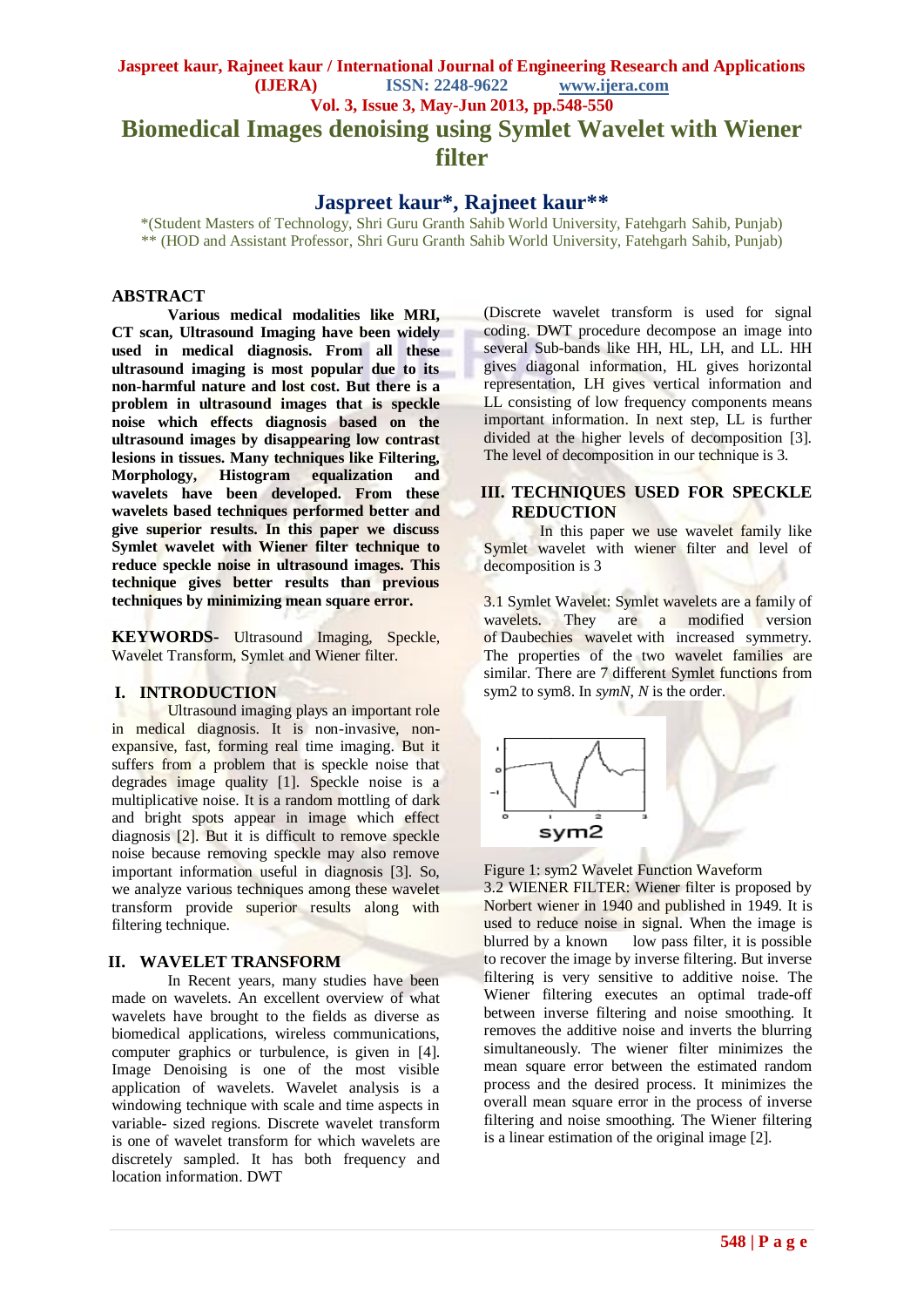

Figure 2 Flowchart of speckle reduction technique using Symlet wavelet wavelet with wiener filter

#### **IV. RESULTS**

Results would be both Qualitative and Quantitative analyses by obtaining the denoised version of the input image by DWT Technique and comparing it with the input image used. Analysis would be performed by checking attained Processing Time, Mean Square Error estimation of the denoised image and PSF.

USING SYMLETS WAVELET AND WEINER **FILTERS** 



Figure 3: Approximation and Detail Coefficients using Symlet Wavelet

Figure 5: PSF (Point Spread Function) of Original Image





Figure 7: Enhanced and Restored Image using Wiener filters and Symlet wavelet